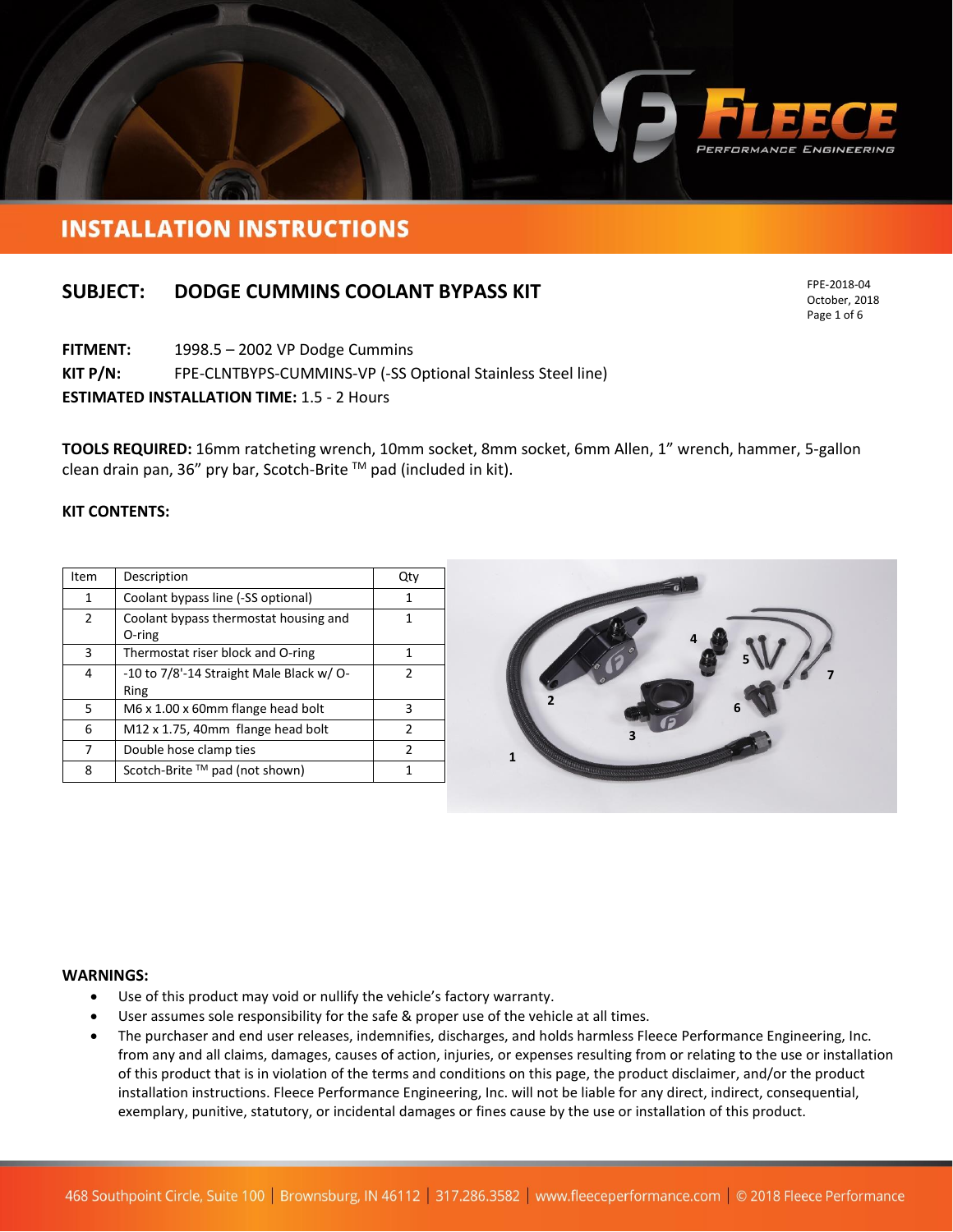### **PROCEDURE:**

FPE-2018-04 October, 2018 Page 2 of 6

STEP 1: Disconnect the vehicle batteries.

STEP 2: Locate the engine coolant drain, located under the driver's side of the radiator. Drain the coolant system into a clean drain pan.

STEP 3: Using an 8mm Socket, remove the three bolts anchoring the stock thermostat housing. It is not necessary to remove or disconnect the thermostat housing from the upper radiator hose. Move it to the side, out of the way of the exposed thermostat, to allow for access.

STEP 4: Remove the stock thermostat. Inspect it for wear and proper function. With a Scotch-Brite ™ pad and degreasing solution, thoroughly clean the sealing surface of the stock thermostat and thermostat housing. Be sure to remove any foreign debris, and reinstall the OE thermostat.

STEP 5: Position the thermostat housing riser block (item 3) on top of thermostat. The O-ring should be facing upward with the threaded fitting facing towards the rear of the vehicle.

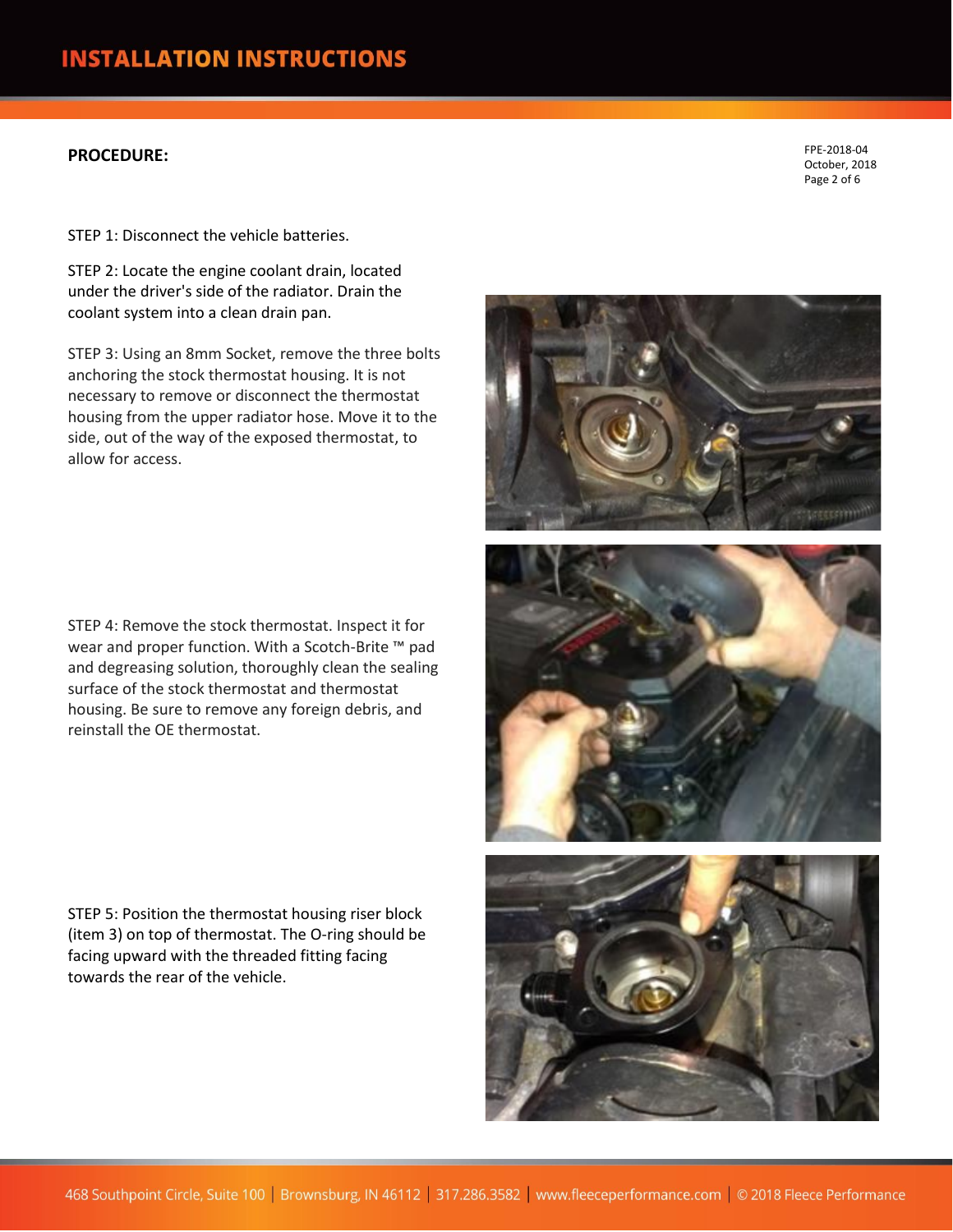STEP 6: Place the stock thermostat housing over the thermostat riser block. Using the supplied M6 flange head bolts (item 5), tighten the bolts to 89 in-lbs.

FPE-2018-04 October, 2018 Page 3 of 6

STEP 7: Locate the large 58mm (2 ¼") freeze plug at the rear of the engine block. From underneath the truck, using a 36" pry bar and hammer, drive the outer edge of the freeze plug in to rotate it in its bore. Remove the freeze plug from the block.

*NOTE*: *Do not hit the plug in the center.*

STEP 8: With the freeze plug removed, using a Scotch-Brite ™ pad and a degreasing solution, thoroughly clean the block surface area from the head down to the rear cover, as well as the bore where the freeze plug was previously installed. Be sure to remove any dirt or foreign debris.





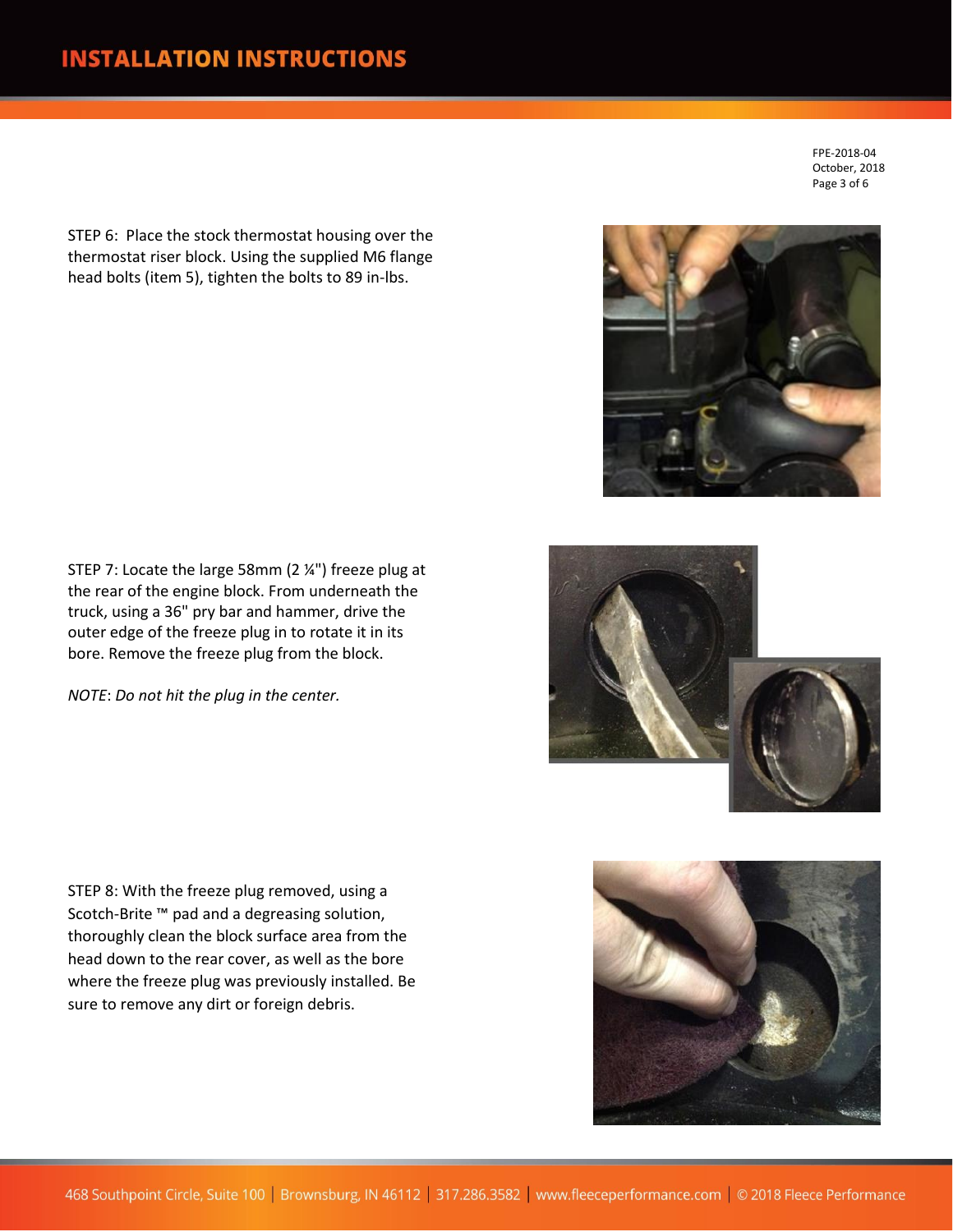# **INSTALLATION INSTRUCTIONS**

STEP 9: Using a 1" wrench, thread the coolant bypass line (item 1) to the fitting on the coolant bypass thermostat housing (item 2).

FPE-2018-04 October, 2018 Page 4 of 6







STEP 10: With assembly grease or light oil, lubricate the sealing O-ring on the coolant bypass thermostat housing (item 2), and press it into place on the back of the engine block. The bypass coolant line should be oriented towards the passenger side of the vehicle and over the exhaust manifold.

STEP 11: Ensure that the coolant bypass thermostat housing is firmly seated on the back of the engine block and fasten it securely into place using the supplied M12 flange head bolts using a 16mm socket. (item 6).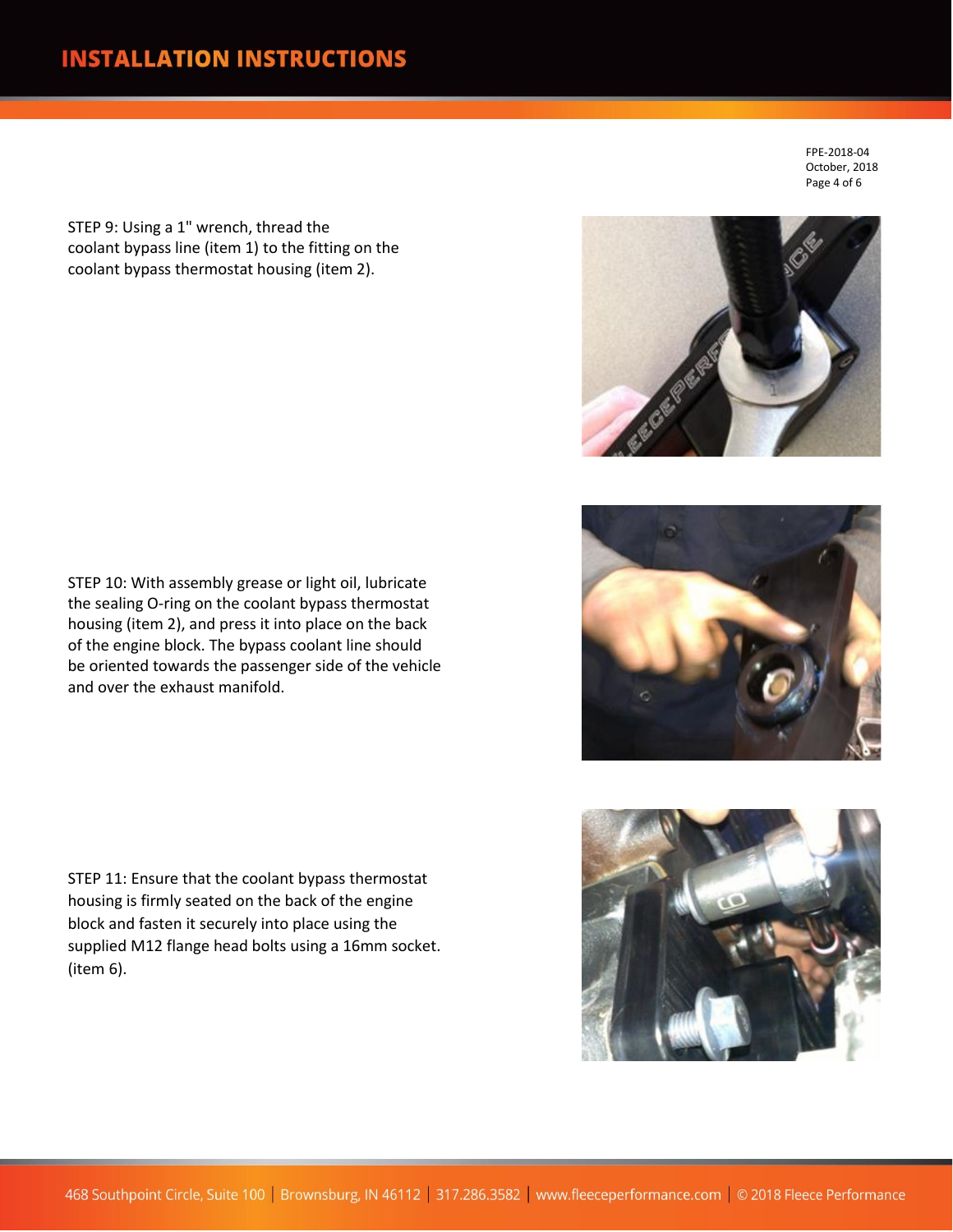FPE-2018-04 October, 2018 Page 5 of 6

STEP 12: With the coolant line routed above the exhaust manifold, thread the available end onto the AN style fitting of the installed thermostat riser block (item 3).



STEP 13: Locate the heater core coolant line running parallel to the coolant bypass line and use the double hose clamp ties (item 7) to secure it in place.

*NOTE*: *Ensure the coolant line does not contact the exhaust manifold.*

STEP 14: Ensure that the coolant drain plug has been reinstalled in the radiator and proceed to re-fill the coolant system. Re-use or replace coolant as necessary to properly fill the system with clean fluid.